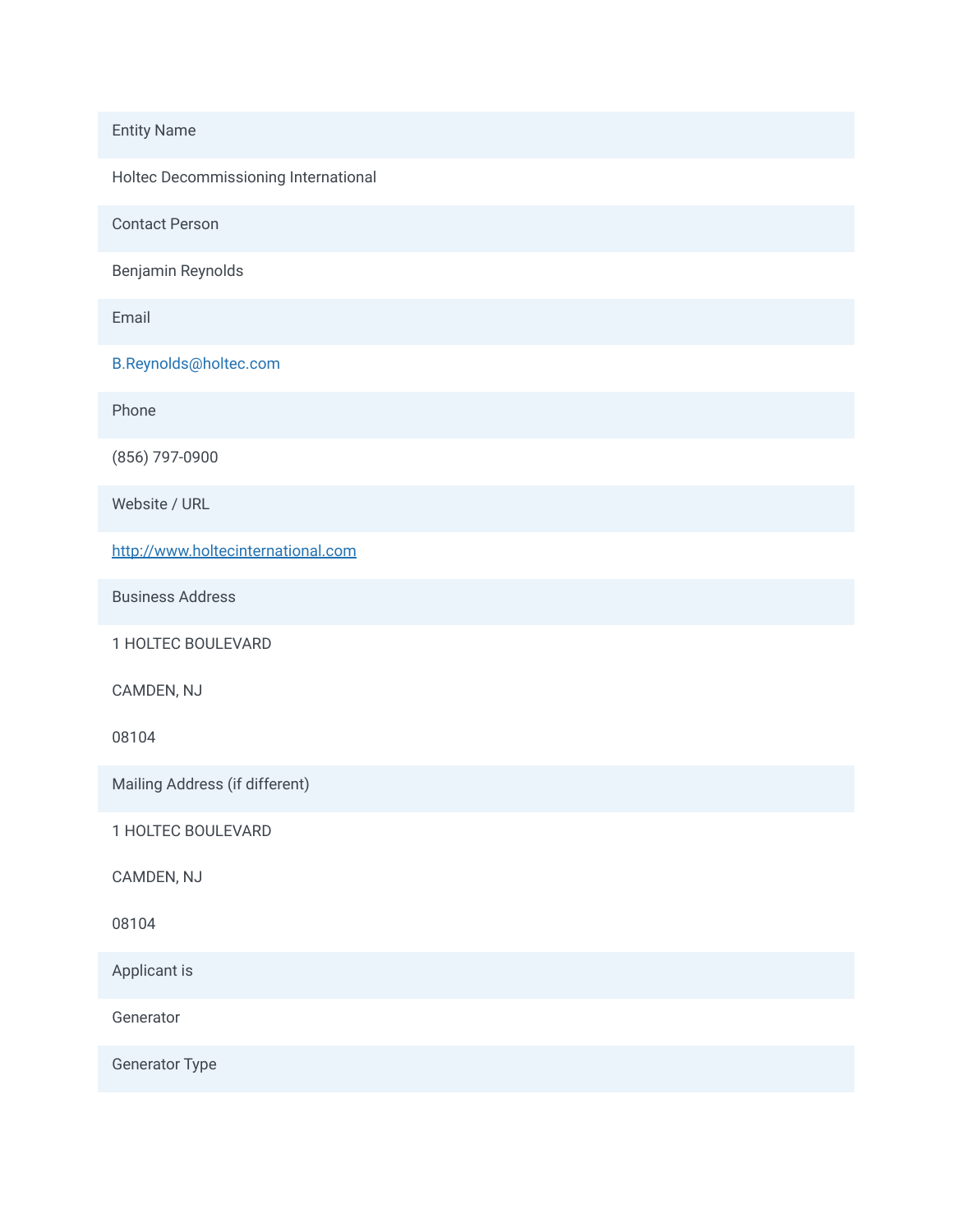Industrial

Is waste from a "small quantity generator"?

No

Import applications generally will be granted only in single fiscal-year increments. If you are seeking a term that would extend beyond the end of a current fiscal year, please explain the unusual experiences that would justify a deviation from this general rule?

*Empty*

Waste Volume (Cubic Feet)

17000

Waste Radioactivity (Curies)

3600

Waste Classification

Class A

Class B

Class C

Waste Form

Unstable

Does the proposed waste consist solely of sealed sources?

No

Compact and/or unaffiliated state, territory, possession, or district of the United States where the waste was generated (please list)

Massachusetts, New Jersey, New York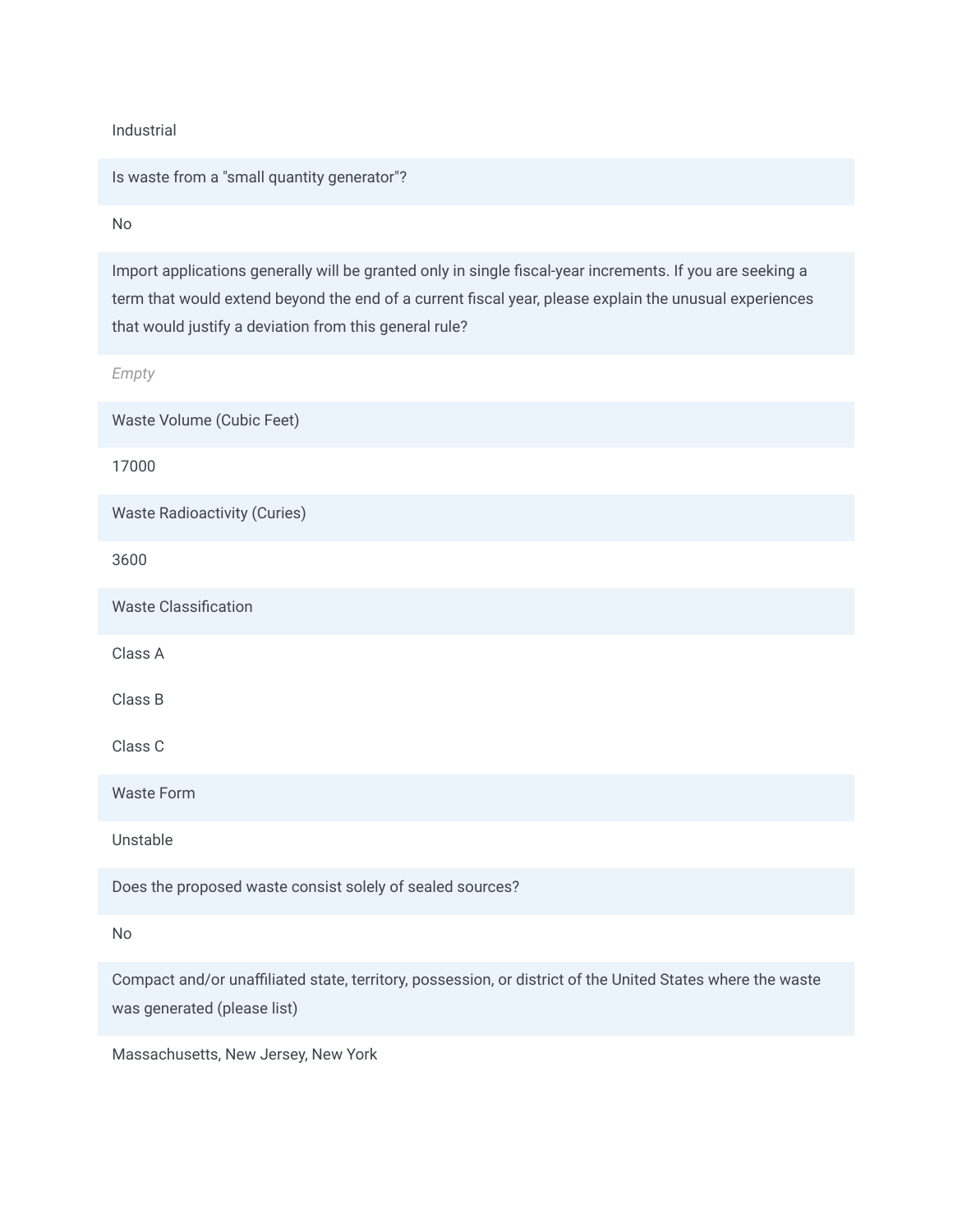Waste Description

Bead resin and powdered resin/sludge, filters, Dry Active Wastes

(DAW) high activity, large components, contaminated hardware and components

(nonirradiated)

Does Applicant have any unresolved violation(s), complaint(s), unpaid fee(s), or past due report(s) with the Texas Low-Level Radioactive Waste Disposal Compact Committee?

No.

Applicable Documents #1

*Empty*

Does Applicant have any unresolved violation(s), complaint(s), unpaid fee(s), or past due reports associated with radioactive waste receipt, storage, handling, management, processing, or transportation pending with any other regulatory agency with jurisdiction to regulate radioactive material including, without limitation, the Texas Commission on Environmental Quality (TCEQ)?

No.

Applicable Documents #2

*Empty*

Applicant hereby certifies\* the following:

The information provided herein is complete, accurate, and correct.

The waste proposed for importation is not waste of international origin.

The low-level radioactive waste for which this Import Application is submitted will be packaged and shipped in accordance with applicable state and federal regulations and is acceptable for disposal at the Compact Facility.

The person submitting this Import Application is authorized by the Applicant to commit Applicant to each and every obligation and condition set forth herein and in the Agreement for Importation of Non-Party